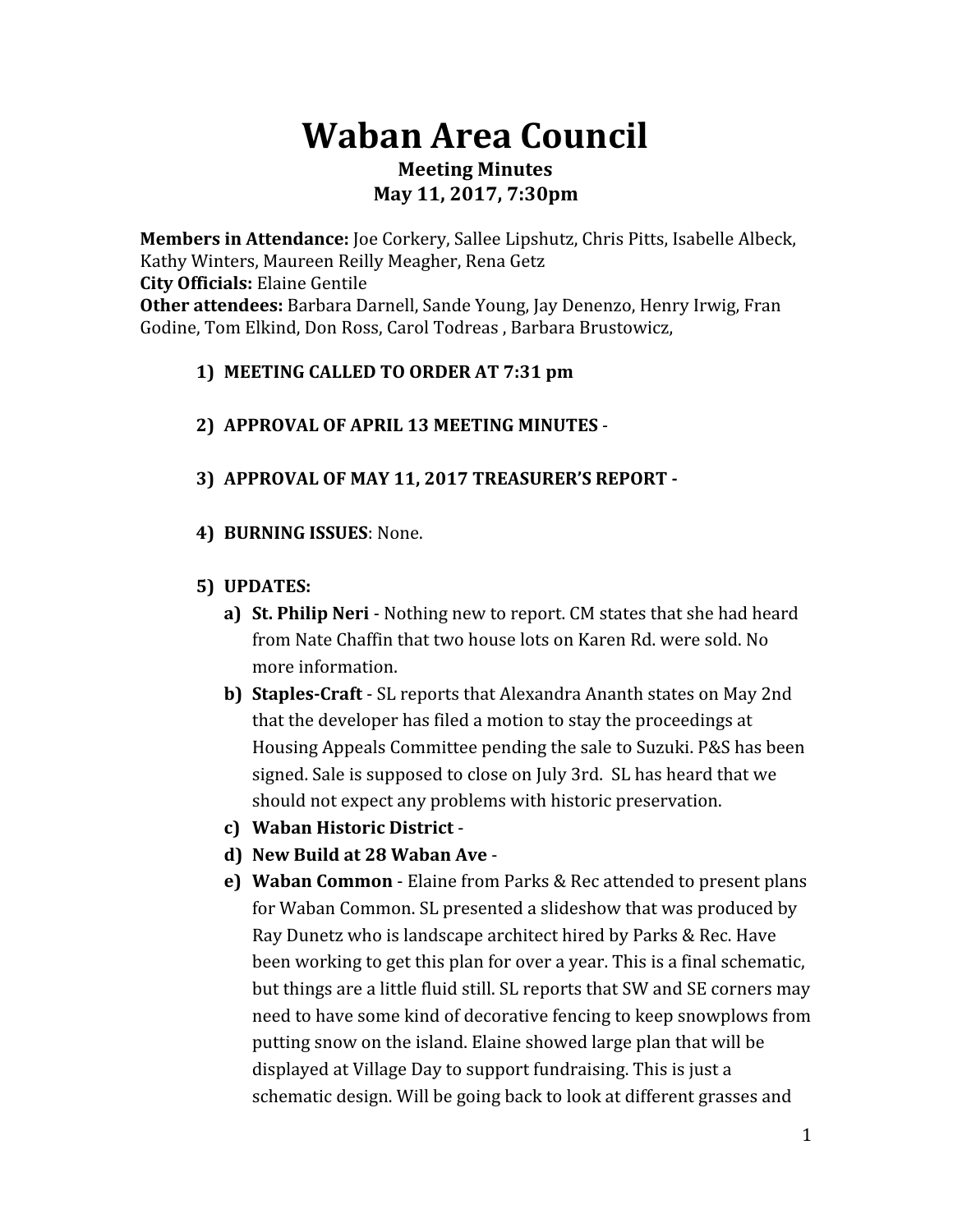trees as options. Directed landscape architect that the plantings needed to be four season. Need to be salt and drought resistant. Need to stand up to being a public place. Have a rough idea of what it might cost, but that needs to be tweaked somewhat depending on the size of the trees. Parks & Rec will be doing some sprucing up of the island in the meantime. Will remove some trees that would be removed as part of plans unless somebody tells Parks & Rec not to. Going to have an arborist evaluate the tree at the bottom of the island as it has a lot of dead branches that should be removed. Initial estimates suggest budget might be between \$70-90k if city does a lot of the work. If put out to bid, it could be much more complicated. \$72k is the current estimate but that doesn't count the cost of the walls and other improvements. Any changes to what is there would require going through Parks & Rec. Elaine will ask law department about whether WAC insurance under the city would cover contractor costs. RG can we get CPA money? SL there are grants that we could look into. RG maintenance has to be built in or it has to be maintenance free. Could potentially be supported by CPC. MRM in the interest of fundraising, is it possible to refine the requirements? Elaine - need to ensure that maintenance is built into your plans as the city will not have the resources to do the maintenance. Right now Parks & Rec is picking up the water bill for these projects, but don't know if the new administration will continue that plan. It's becoming \$1000s in water spending. Need to keep that in mind. CM normally you have an agreement with the city and an estimate firm in terms of what would need to be raised before asking the community. CP if you were going to do this in your backyard, you'd have a detailed financial plan. MRM important to remember though that the island was put there as a result of Angier work. CM you should have the city pay for it. SL there is no budget for this. CP there is a legacy of having communities paying for these types of developments. CM do need to find out what funds are available. SL do need to put irrigation in first. Estimate is around \$3000 for that. CP we will put information up on the website. KW when looking at the design, were trade-offs made with budget in mind. Barbara - there were trade-offs made, but there wasn't a strong budget in mind. SL the walls came from people in the community who wanted to have memorials and can be a source of funding. We're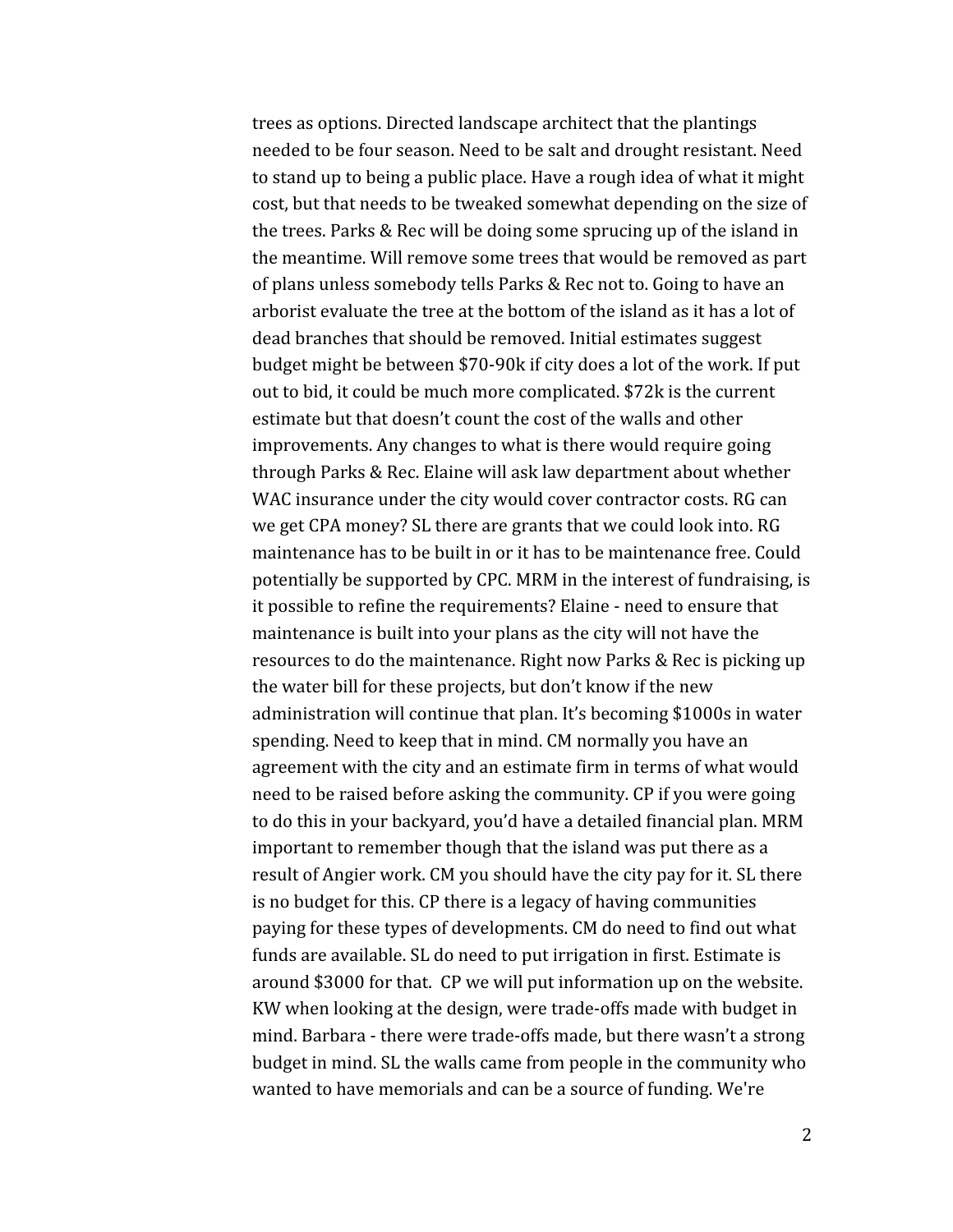looking to find something that would be pretty, but least maintenance. Elaine needs to have a discussion with public works about the snow. They put a lot of snow there. Think there should be an alternative site to put the snow. SL: we need to do some fundraising to begin it. RG: we need to complete the process what the plan is first with estimates. Also need to better define where the funding is coming through. SL will it be more difficult to work with Parks & Rec if fundraising isn't going on. Elaine: it could go either way. If you don't have the funds in some type of pot some place it could be held up. Prefer to do projects all at once. Phased approaches take longer. Challenge is you need to know what funds might be available to make some decisions. CM: you do need to do publicity and make people aware of it. Let people know that there will be an opportunity to contribute. SL it's important that we move forward with this soon otherwise it'll be another year. CM I think you'll generate a lot of enthusiasm around this, but people are going to want to know how much it's going to cost. MRM city has a role to play in this to help figure out what money is available. Not comfortable to ask without a strong plan, but also need to recognize that there are lost opportunities if we don't move quickly. SL: we do have numbers from the architect and that was \$72k. MRM: there is a walk of faith to go out to the community. SL: we need to show city we want to do something here. Elaine: yes. The city will do something. You'll see greenery and some trees. CM based on previous experience, suggest you pick a number to fundraise towards and overages can be budgeted for maintenance and incidentals. CP that sounds like a reasonable idea. KW what do we know about the funds from Angier. SL that will be for trees, not cash. JC where does the cash go? To the city? SL the money would be to pay contractors. City would contribute in kind labor and some plants. MRM important to remember that the city already brought irrigation to the island.

**f) WAC Business Economic Development -** Carol stated that she interviewed some of the local tenants recently. Spoke with Tracy Crowley (owner of Pine Straw). Was relatively surprised to hear that she is very happy with situation in Waban. Although not terribly happy with management of the building. Landlord for store in Wellesley is much more responsive. Starbucks is very important to her and her business. Access to Starbucks from her store isn't well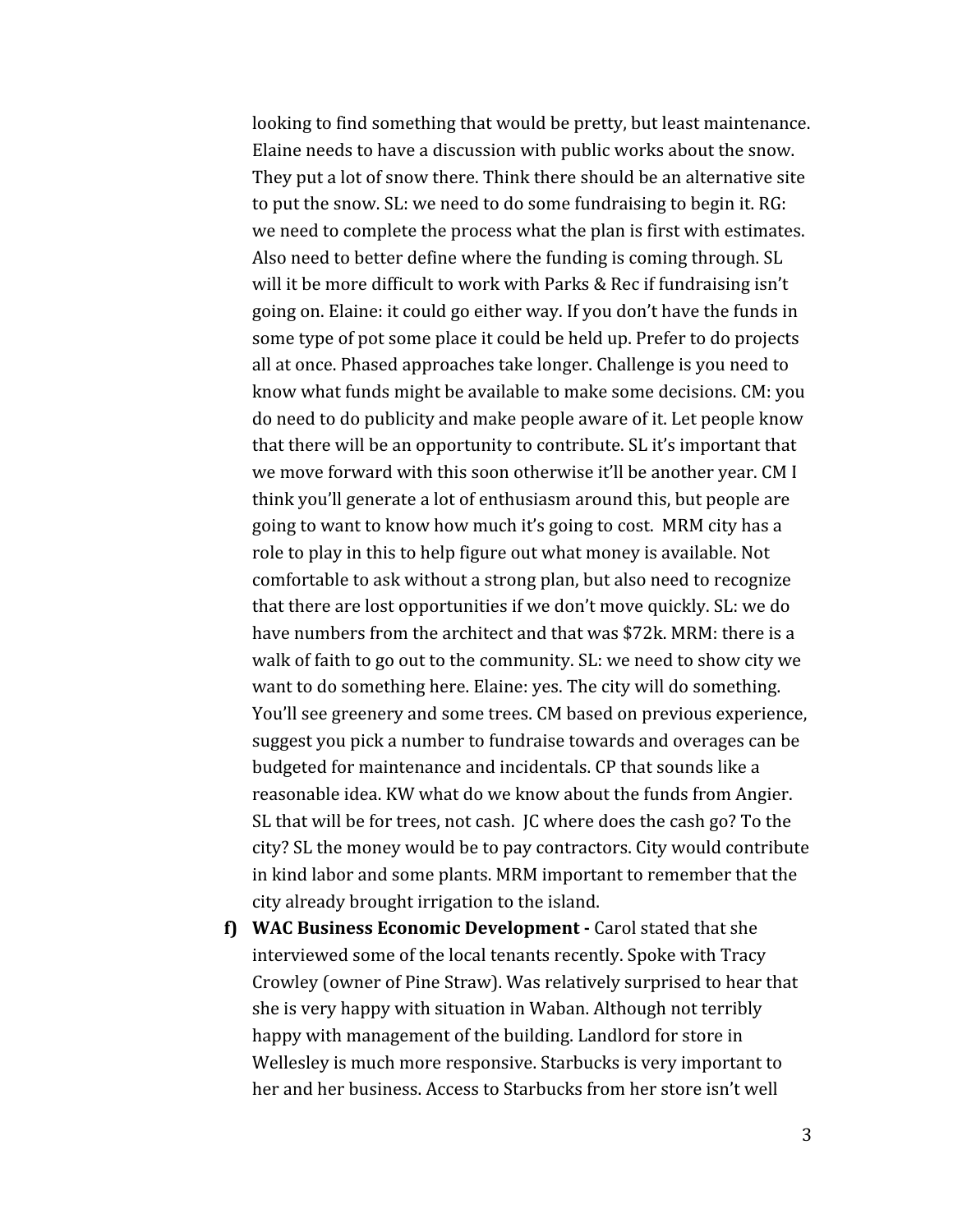maintained. Has to use a cane sometimes and access is problematic. Snow removal is an issue. Thinking about organizing with other merchants to find a person to do the snow removal. Said that store is a "lifestyle" store. Carol states that she gave Tracy some ideas for promotions in the neighborhood.

CP interviewed owner at Frame Shop. Problem is not the rent, but is the taxes. Say they have doubled in three years. Commercial taxes are flying up. SL reports that Jan from Waban Market reports the same thing.

Carol says that Tracy stated that a number of awnings on the block. Carol says that she's generally happy with the tenant mix and the store.

SL how can we help? Why do the shop owners have to shovel? Shouldn't the property owner have to do that. CM that may depend on what the lease says. May require them to do all the maintenance. CP says that tenants have to tread lightly with the landlord. Manager's name is Tim Sullivan. CP states that they don't want to do anything with the building.

Carol: somebody should reach out to the management company to figure out what the issues are and what can be done to help. Problem is most information about relationship between manager/tenant is all hearsay.

SL: we could create a new subcommittee focused on new business economic development. Carol: would be willing to help interview and get the lay of the land. Would like to understand current situation. SL: Parks & Rec could definitely do something between upper and lower square. IA: if we approach owners we have to be careful to not name tenants because there is a sensitivity. CM: it would be useful to understand what the lease lengths are. Carol: perhaps management company would be happy to have a better connection to the street. CP moves to have a committee formed to investigate economic development of square. IA seconds. Approved by SL, KW, IA, CP, JC. SL will populate the members of the committee from within the council and the community.

**g) WAC Visioning Community Survey -** CP reports that at a special meeting 2 weeks ago, We went through every word and sentence in the four surveys. Actually threw one out because felt answers were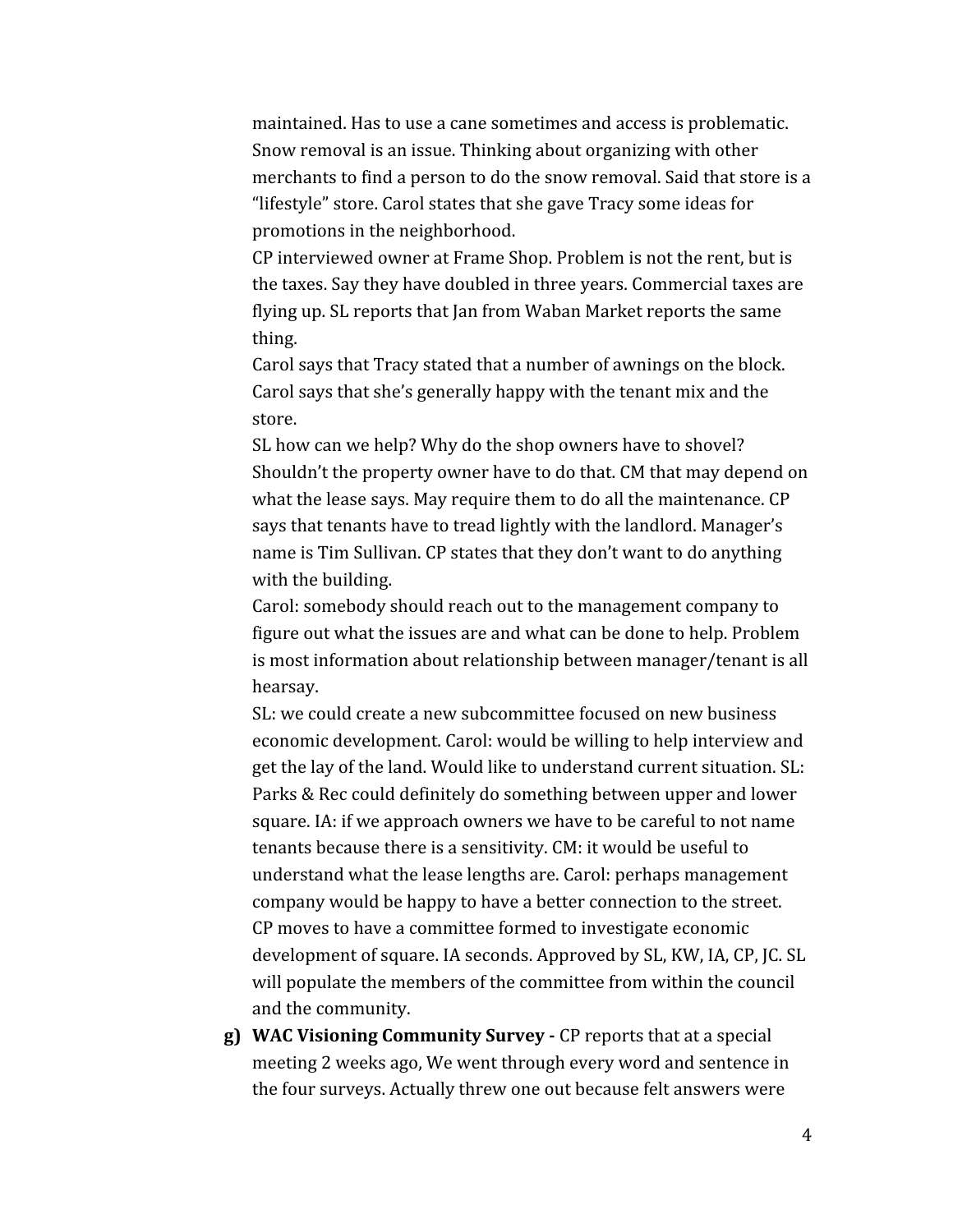already known based on feedback already received. Survey has been significantly improved as a result of the working group. Sent out a test to 48 people. First question has to do with transportation (do members of your household work from home). 20 people answered the question by the time he looked initially. Plan to send out the survey to whole email list. Already from test group have been finding some bugs in the questions that are being worked out. 30 years ago very few people worked out of their homes (except for large population of psychiatrists). Telecommuting is a new thing. Another question was on cars. 4 out of 20 respondents reported having 3 cars. Question on open space. Most thought there was room for improvement one left a comment. SL: this is very timely. Representative from Parks & Rec just joined the meeting. CP reports that Srdj will take this and tweak it to survey their village. CP states the modules are: Transportation and Open Space, Development, Commercial Center, Arts & Entertainment, and Aging in Place. Lots of opportunity to comment. JC is survey anonymous? CP yes. Survey will be attached to an email (so only recipients can receive it) but results will not contain information about respondents. CP moves to send out to list. IA seconds. CP states that comfortable send this out. Received a lot of good feedback in the testing (including from a person who does surveys professionally). IA went through several stages. SL things that could be misinterpreted or could be considered targeted have been removed. CP probably impossible to make a survey that is unbiased because sometimes asking the question appears biased, but you can provide a gamut of answers and leave it open for comments. Carol compliments to you. It was fantastic. Lots of options. Seemed very fair. Although it was a little confusing with the three emails. Perhaps you can provide a little description to let people know how long the surveys will take. Vote on motion to send the survey. Approve: JC, SL, IA, KW, CP. No others present. Motion carries.

- **h) Newton Serves -**
- **i) Election Showcases -**

#### **6) CHARTER REVIEW FINAL PROPOSAL**

#### **7) AREA COUNCIL ELECTION INFORMATION FOR NOVEMBER 7**